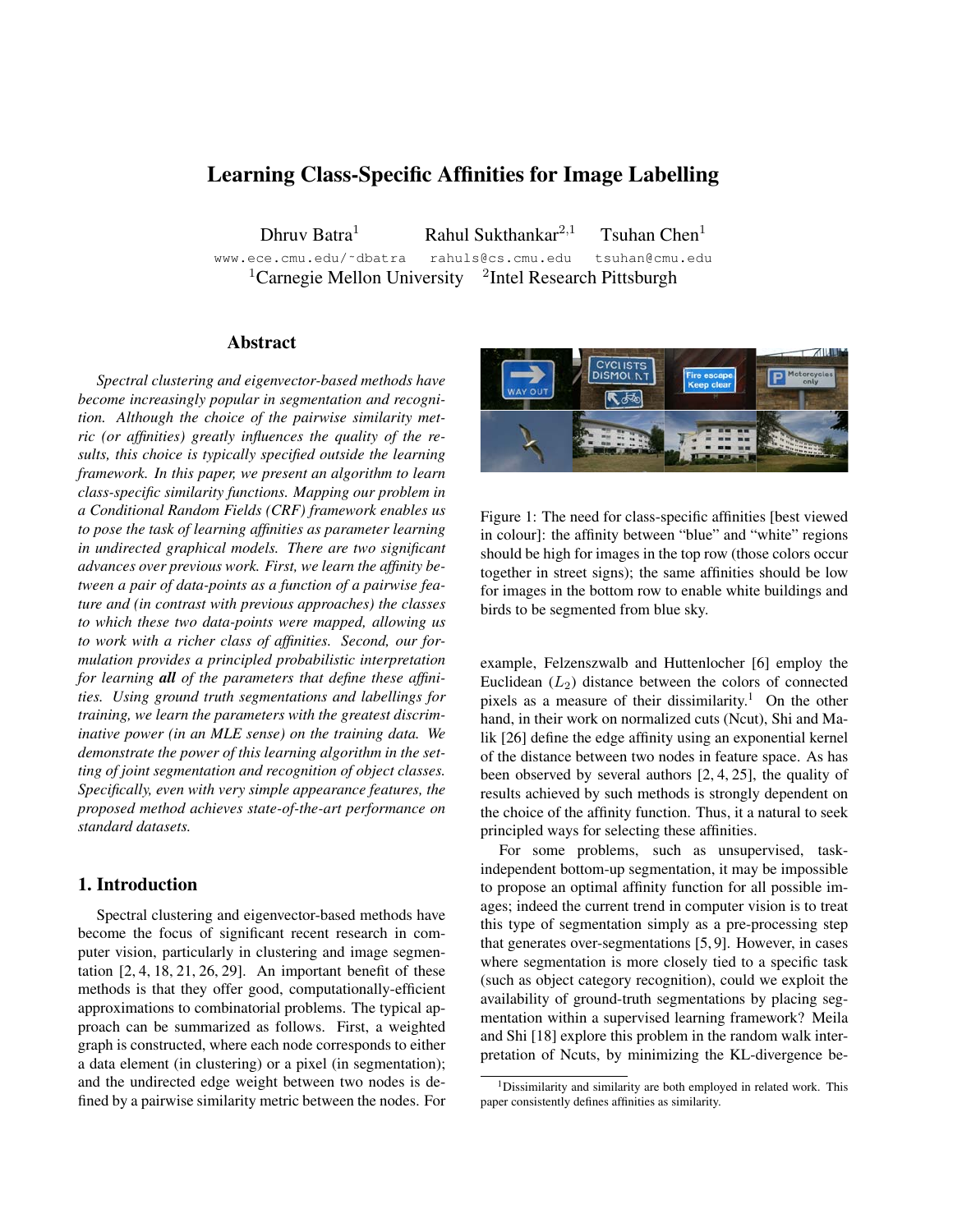

(c) region graph G constructed over those superpixels; (d) optimal labelling of the image; (e) visualization of raw feature space  $\mathcal{F}$ ; (f) visual words extracted in this feature space; (g) shows the complete graph  $G$ Figure 2: Overview of our approach [best viewed in colour]: (a) an input image; (b) superpixels extracted from this image; (c) region graph  $G$  constructed over those superpixels; (d) optimal labelling of the image; (e) visualization of raw feature with weights on nodes and edges. Unlike previous work, we employ *class-specific* edge weights.

tween the transition probabilities derived from the affinity matrix and ground-truth segmentation. Bach and Jordan [2] define a cost function measuring error between the Ncut eigenvector and the ground-truth partition. They use a differentiable approximation of the eigenvector to derive the affinity matrix that is optimal under this cost function. Cour *et al*. [4] derive an analytic form for the derivative of the Ncut eigenvector and select the affinity matrix that minimizes the  $L_2$  distance between the Ncut eigenvector and the target partition. Shental *et al*. [25], reformulate the typical cuts criterion [3, 7] as inference in an undirected graphical model, and learn the affinities as the "best" (in an MLE sense) linear combination of features. This last work is the one that is most closely related to our proposed method.

Fundamentally, all of these methods attempt to learn a mapping from the features derived at a pair of data points (or pixels) to *that* affinity that best mimics the segmentation provided in the training set. However, this is inherently an ill-posed task. Consider, for example, the images shown in Figure 1, where the ground-truth segmentation separates the foreground object (sign, bird or building) from the background. Suppose that our (weak) features are colour, and that we would like to learn the affinity between "blue" and "white". The images in the top row would suggest that we should like to keep the affinity between "blue" and "white" high in order to penalize any cuts that separate the two. On the other hand, the images in bottom row suggest that the affinity between "blue" and "white" should be low in order to encourage cuts that separate the two. We claim that these conflicting notions can both be simultaneously incorporated by learning *class-specific* affinities, *i.e*., affinities that are not just a function of the features measured at the datapoints, but also the classes to which these two data-points were mapped. In our framework, we no longer pose questions like "What is the affinity between 'blue' and 'white'?", but rather "What is the affinity between 'blue' and 'white' when 'blue' corresponds to sky and 'white' to building?".

This paper makes two significant contributions. First, by learning class-specific affinities we employ a richer family of dependencies and inter-relations between parts. Second, formulating our problem in the framework of Conditional Random Fields (CRFs) enables us to pose the task of learning affinities as parameter learning in undirected graphical models (in a manner similar to [25]). Thus we provide a probabilistic interpretation for learning affinities, and learn *all* parameters defining these affinities from data. We demonstrate this learning framework on the task of joint segmentation and recognition of multiple object classes in images, where the goal is to output a K-way partition of the image, and to assign to each partition a class label.

### 2. Proposed Approach

Figure 2 shows an overview of our approach and Table 1 defines the notation used throughout this paper.

### 2.1. Superpixels

In a manner similar to previous efforts [5, 9], we first over-segment the image and treat the resultant superpixels (rather than the pixels) as our elementary units. This ensures a locally-smooth labelling, and also speeds up the algorithm.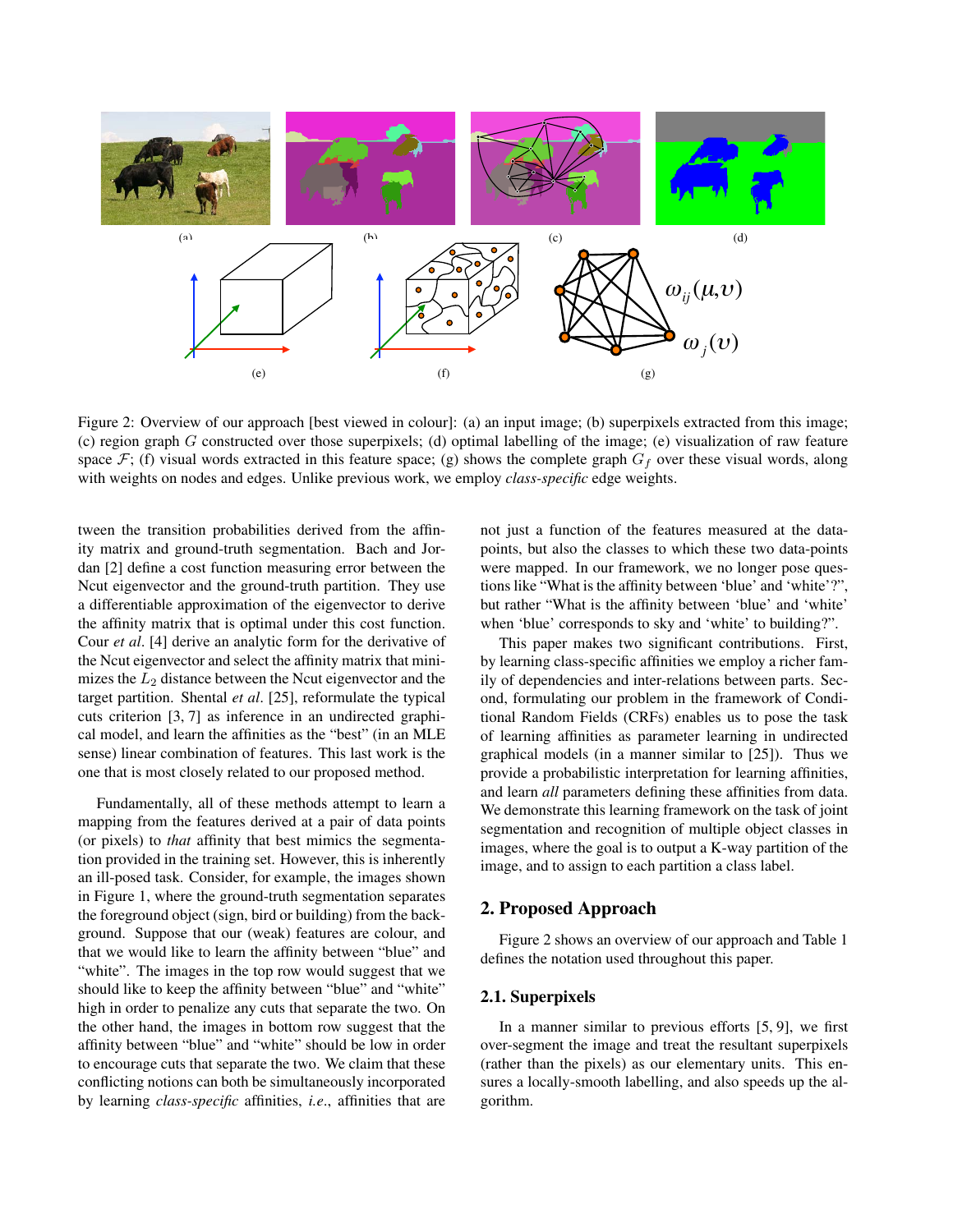|  |  | Table 1: Summary of notations used in the paper |  |  |  |
|--|--|-------------------------------------------------|--|--|--|
|--|--|-------------------------------------------------|--|--|--|

| $G_f$                               | complete graph (with loops) on visual words                                                                                                        |
|-------------------------------------|----------------------------------------------------------------------------------------------------------------------------------------------------|
| G                                   | neighbourhood graph (without loops) on superpix-                                                                                                   |
|                                     | els                                                                                                                                                |
| W                                   | number of visual words, <i>i.e.</i> $ V(G_f) $                                                                                                     |
| $\boldsymbol{N}$                    | number of object classes                                                                                                                           |
| $\,S$                               | number of superpixels in an image, <i>i.e.</i> $ V(G) $                                                                                            |
| [N]                                 | $\{1, 2 \ldots N\}$                                                                                                                                |
| $\mathcal F$                        | raw feature space                                                                                                                                  |
| $f_k$                               | raw feature vector extracted from superpixel $k$                                                                                                   |
| $\mu, \nu$                          | visual words                                                                                                                                       |
| $\omega_i(v)$                       | reward for labelling visual word $v$ as class $\dot{\eta}$                                                                                         |
| $\omega_{ij}(\mu, v)$               | affinity between visual words $\mu$ (labelled i) and v                                                                                             |
|                                     | (labelled $\dot{\eta}$ )                                                                                                                           |
| $\tilde{\bm{\omega}}_j$             | $[\omega_j(v_1) \dots \omega_j(v_w)]_{w \times v}^T$                                                                                               |
| $\tilde{\omega}_{ij}$               | $[\omega_{ij}(\mu_1, v_1) \dots \omega_{ij}(\mu_w, v_w)]_{\omega_{\chi}}^T$                                                                        |
| $\pi_k(v)$                          | posterior probability of the visual word $v$ given fea-                                                                                            |
|                                     | ture vector $f_k$                                                                                                                                  |
| $\tilde{\pi}_k$                     | $[\pi_k(v_1) \dots \pi_k(v_w)]_{w \times v}^T$                                                                                                     |
| $\widetilde{\boldsymbol{\pi}}_{kl}$ | $[\pi_k(\mu_1)\pi_l(v_1)\ldots\pi_k(\mu_w)\pi_l(v_w)]_{w^2\times w}^T$                                                                             |
| $E_{\pi_k}[\cdot]$                  | expected value of ( $\cdot$ ) under the distribution $\pi_k$                                                                                       |
| $\boldsymbol{X}$                    | $\{X_1, X_2 \ldots X_S\}$ , image represented as a collec-                                                                                         |
|                                     | tion of superpixels                                                                                                                                |
| Y                                   | ${Y_k : k \in [S], Y_k \in [N]}$ , a valid image labelling                                                                                         |
| D                                   | $\left\{\left(\boldsymbol{Y}^{(1)},\boldsymbol{X}^{(1)}\right),\ldots,\left(\boldsymbol{Y}^{(m)},\boldsymbol{X}^{(m)}\right)\right\}$ , dataset of |
|                                     | image, ground-truth segmentation pairs                                                                                                             |
| $m\,$                               | number of training images                                                                                                                          |

#### 2.2. Non-parametric Class-Specific Affinities

Our next step is to compute features for each superpixel. These can include intensity, colour, texture or gradient cues. We discuss our choice of features in Section 3, but since our approach is agnostic to the exact form of the chosen features, assume for the following discussion that there are some image features<sup>2</sup> (in a feature space  $\mathcal{F}$ ) that can be extracted over these superpixels. Following the popular bag-of-words model [22], we discretize/quantize this feature space to get "visual words". We construct a complete graph  $(G_f)$  with the visual words as the nodes. Now, we define a family of weights on the node and edges parametrized by the class labels, i.e.,

$$
\{\omega_j(v) : v \in V(G_f), j \in [N]\} \text{ and, } (1)
$$

$$
\{\omega_{ij}(\mu, v) : \mu, v \in V(G_f), i, j \in [N]\},\tag{2}
$$

where we define  $[N] \stackrel{\text{def}}{=} \{1, 2, ..., N\}$  to be the set of class labels,  $W \stackrel{\text{\tiny def}}{=} |V(G_f)|$  to be the number of visual words . Intuitively, we can think of  $\omega_i(v)$  as the reward for labelling visual word v class label j, and  $\omega_{ij}(\mu, v)$  the affinity between visual words  $\mu$  and  $\nu$  when they were labelled as i and  $i$  respectively. This is the quantity discussed in the example in Figure 1.

#### 2.3. Visual Word Posteriors

Instead of working with the raw features extracted over the superpixels, we compute the posterior visual word distributions, which can be thought of as a soft assignment of our feature vector to the quantized cluster centers. Formally, if  $f_k$  is the feature vector extracted at superpixel k,

$$
\pi_k(v) = \Pr(v \mid f_k) \tag{3}
$$

$$
\propto \Pr(f_k | v) \Pr(v), \tag{4}
$$

where the first term is the likelihood of a feature vector given a visual word, and is modelled using an exponential kernel of euclidean distance:

$$
\Pr(f_k \mid v) \propto e^{-d(f_k, v)}.\tag{5}
$$

It should be noted that in the above relation we have overloaded the term  $v$  to be both the index of the visual word, and the corresponding feature vector in  $\mathcal F$ . The second term in Equation 4, *i.e*., the marginal over the visual words could be assumed to be uniform. However, since this quantization is usually the result of a clustering process, we model this marginal by the observed "popularity" of visual words at the end of the clustering process:

$$
Pr(v) = \frac{\text{\# members in cluster } v}{\text{\# data points}}.
$$
 (6)

#### 2.4. Expected Affinities

Now that we have extracted visual word posteriors, we can talk about *expected* costs and affinities under these posteriors, *i.e*., we define

$$
\widetilde{\omega}_j \stackrel{\text{def}}{=} \left[ \omega_j(v_1) \dots \omega_j(v_w) \right]^T \text{ and,}
$$
 (7)

$$
\widetilde{\boldsymbol{\omega}}_{ij} \stackrel{\text{def}}{=} \left[ \omega_{ij}(\mu_1, \nu_1) \ldots \omega_{ij}(\mu_w, \nu_w) \right]^T, \tag{8}
$$

as the vectors holding affinities, and

$$
\widetilde{\boldsymbol{\pi}}_k \stackrel{\text{def}}{=} \left[ \pi_k(v_1) \ \dots \ \pi_k(v_w) \right]^T \text{ and,} \tag{9}
$$

$$
\widetilde{\boldsymbol{\pi}}_{kl} \stackrel{\text{def}}{=} \left[ \pi_k(\mu_1) \pi_l(v_1) \ldots \pi_k(\mu_w) \pi_l(v_w) \right]^T, \qquad (10)
$$

as the vectors holding marginal visual word posteriors for a superpixel  $k$ , and the joint visual word posterior for a pair of superpixels  $(k \text{ and } l)$ . Note that this joint distribution can be extracted from our marginal distributions using an independence assumption. Now, under these two distributions the expected affinities can be written as:

$$
\mathbf{E}_{\pi_k} \left[ \omega_j \right] = \widetilde{\boldsymbol{\omega}}_j^T \widetilde{\boldsymbol{\pi}}_k \text{ and,}
$$
 (11)

$$
\mathbf{E}_{\pi_{kl}}\left[\omega_{ij}\right] = \widetilde{\boldsymbol{\omega}}_{ij}^T \widetilde{\pi}_{kl}.
$$
 (12)

 $2F$ or clarity of notation, we will refer to these features as "raw" features.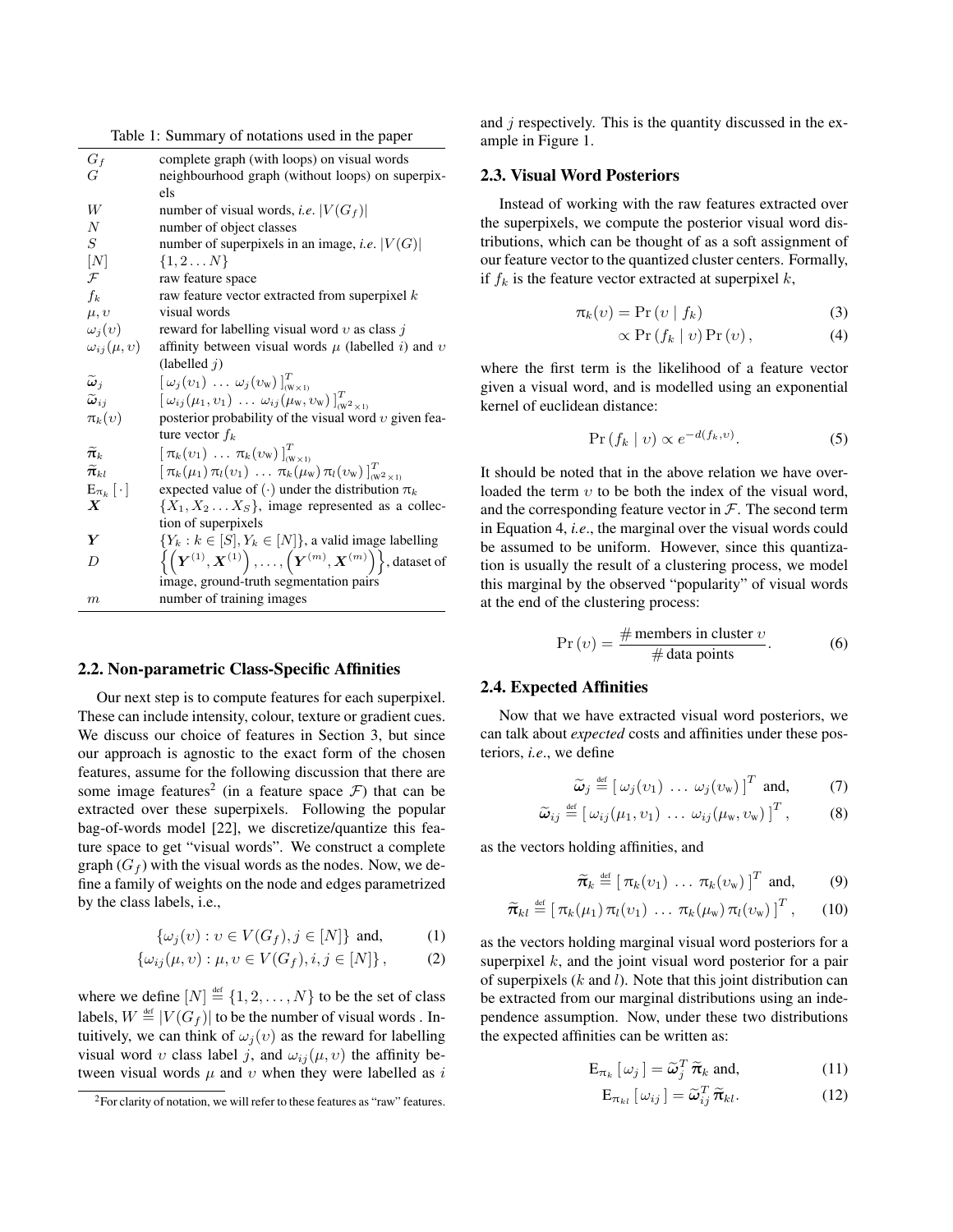Intuitively, Equation 11 can be interpreted as the expected reward for labelling superpixel  $k$  with class label  $j$ , while Equation 12 gives the expected affinity between superpixels  $k$  and  $l$ , when they are labelled as classes  $i$  and  $j$ , respectively.

#### 2.5. Model

Our model consists of a CRF [13, 14] defined over a planar graph  $(G)$  whose nodes are the superpixel labels and adjacent superpixels in the image correspond to an edge in this graph. Formally, if our image is represented as a collection of superpixels  $X = \{X_1, X_2, \ldots X_S\}$  (where  $S \stackrel{\text{def}}{=} |V(G)|$ , is the number of superpixels), then every valid image labelling is given by a collection of random variables  $Y = \{Y_k : k \in [S], Y_k \in [N]\}.$  We define a distribution on the space of all such image labellings which defines our model:

$$
\Pr(\boldsymbol{Y} \mid \boldsymbol{X}, \boldsymbol{\theta}) =
$$

$$
\frac{1}{Z} \exp\left(\sum_{k \in V(G)} \mathbf{E}_{\pi_k} \left[\omega_{Y_k}\right] + \sum_{(k,l) \in E(G)} \mathbf{E}_{\pi_{kl}} \left[\omega_{Y_k Y_l}\right]\right) (13a)
$$
\n
$$
= \frac{1}{Z} \exp\left(\sum_{k \in V(G)} \widetilde{\omega}_{Y_k}^T \widetilde{\pi}_k + \sum_{(k,l) \in E(G)} \widetilde{\omega}_{Y_k Y_l}^T \widetilde{\pi}_{kl}\right) (13b)
$$

where Z is the partition function and  $\theta$  =  $\{\widetilde{\omega}_j, \widetilde{\omega}_{ij} : i, j \in [N]\}$  is the set of parameters governing this distribution.

#### 2.6. Parameter Learning and Inference

Our model (Equation 13b) tells us that every valid configuration of affinities parameterizes a distribution over image labellings. We have thus formulated the problem of learning affinities as parameter learning in this undirected model. We learn these parameters from a dataset of segmented and labelled images  $(D =$  $\{(\bm{Y}^{(1)}, \bm{X}^{(1)})\}, \ldots, (\bm{Y}^{(m)}, \bm{X}^{(m)})\})$  by maximizing the conditional log-likelihood of this training dataset, *i.e*.,

$$
\hat{\theta}_{MLE} = \underset{\theta}{\arg\max} L(D | \theta)
$$
\n
$$
= \underset{\theta}{\arg\max} \log \Pr\left( (\boldsymbol{Y}^{(d)})_{d \in D} | (\boldsymbol{X}^{(d)})_{d \in D}, \theta \right). \tag{15}
$$

The motivation behind this criterion is that we want to choose the parameters that lead to a distribution under which the ground-truth segmentations become most likely, and are thus the most discriminative parameters for this dataset. The properties of CRF log-likelihoods have been well studied and the reader is referred to [1, 12, 14–16] for detailed discussions and background. We perform this maximization by gradient ascent, and in general, the derivative of the conditional log-likelihood with respect to a parameter simplifies to a difference between the expected and observed feature responses. Analytically, we can express the gradient as:

$$
\frac{\partial L(D \mid \boldsymbol{\theta})}{\partial \widetilde{\boldsymbol{\omega}}_j} = \sum_{d \in D} \left( \frac{\partial \log \Pr \left( \boldsymbol{Y}^{(d)} \mid \boldsymbol{X}^{(d)}, \boldsymbol{\theta} \right)}{\partial \widetilde{\boldsymbol{\omega}}_j} \right) \tag{16a}
$$

$$
= \sum_{d \in D} \left( -\sum_{Y_k^{(d)}=j} \widetilde{\pi}_k^{(d)} - \frac{1}{Z^{(d)}} \frac{\partial Z^{(d)}}{\partial \widetilde{\omega}_j} \right) (16b)
$$

$$
= \sum_{d \in D} \left( -\sum_{Y_k^{(d)}=j} \widetilde{\pi}_k^{(d)} + \sum_{k \in V(G)} \Pr(Y_k^{(d)}=j) \widetilde{\pi}_k^{(d)} \right), \tag{16c}
$$

where the second term in Equation 16c requires the marginal class label distribution of a superpixel. A similar update rule can be derived for the pairwise weights  $(\widetilde{\omega}_{ij})$ , which will involve class label distributions for pairs of superpixels. Exact computation of these marginal distributions is in general intractable, and thus approximations like Monte Carlo sampling are commonly employed [8]. In a manner similar to [25], we use Loopy Belief Propagation (LBP) [19] to approximate these marginal beliefs. We can see that gradient ascent will converge (*i.e*., the gradient will become zero) when our model completely "believes" in the training data. It should be noted that our update rule (Equation 16c) requires us to perform inference on *all* the training images (*e.g*., 276 in the MSRC dataset) at *each* step of gradient ascent. Thus, in practice, we follow a sequential update (rather than this batch update) rule, where the parameters are updated (in the direction of the gradient) after inference on each image.

At test time, we perform Maximum Posterior Marginal (MPM) inference to estimate the most probable segmentation and labelling of an image.

#### 3. Experiments

We evaluated our algorithm on three standard image collections: the 21-class MSRC [27], the 7-class Sowerby [9] and the 7-class Corel [9] datasets. Our results, summarized below, confirm the benefits of employing a class-specific affinity formulation.

#### 3.1. 21-Class MSRC

The MSRC dataset consists of 591 images (mostly  $213 \times$ 320) containing 21 object classes (ignoring 'void', 'horse' and 'mountain'). A number of recent works have reported encouraging results on this dataset: Shotton *et al*. (TextonBoost) [27] introduced novel shape-texture features in a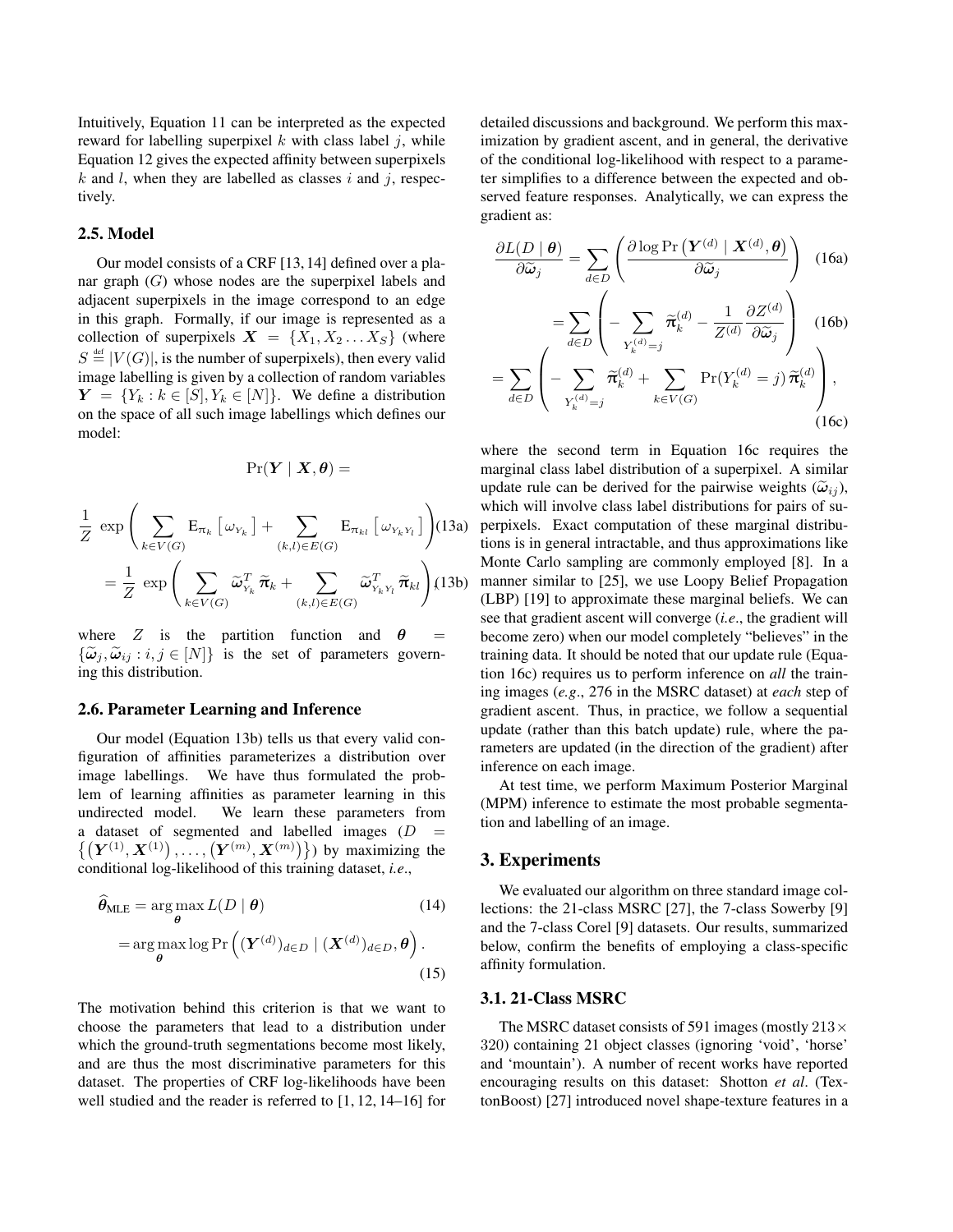boosted framework, and used a CRF to integrate these with other cues; Verbeek and Triggs [28] explored combining spatial field models (like MRFs) with aspect-based models (like PLSA, LDA); Yang *et al*. [30] combined texture, keypoint spatial co-occurrence and global shape into a meanshift framework to perform multi-class segmentation of images. In order to enable direct comparisons against Texton-Boost, we duplicate Shotton *et al*.'s experimental methodology [27] and employ a random split of 45% for training, 10% for validation, and 45% for testing, while maintaining a similar distribution of classes.

Superpixels. For superpixel generation, we experimented with both the Felzenszwalb-Huttenlocher (FH) [6] and the Ncut [26] code, and ultimately chose FH purely for its computational efficiency. No effort was made to identify optimal FH parameters; all of the experiments described here used sigma = 1,  $k = 150$ , min = 400 for superpixel generation. The number of superpixels per image varied from 4 (*e.g*., for images containing mostly grass) to 58 (for cluttered indoor environments) with the average being 27.

Weak Raw Features. While our proposed framework works with arbitrary features, we present experimental results on a set of commonly-used weak colour and texture features to highlight the power of our learning algorithm. Specifically, we adopt the the same colour features as Hoiem *et al*. [11], and filterbank responses proposed by Malik *et al*. [17]. These raw features were clustered to form a visual word dictionary using a publicly-available efficient C implementation of k-means/x-means by Pelleg and Moore [23]. The number of clusters was automatically chosen using the x-means algorithm [24] maximizing a Bayesian Information Criterion (BIC) within a range (10– 60).

Baseline 1: Node features only. In order to establish a baseline, and to get an estimate of the "power" in our features, we classified superpixels based on these features alone. To this effect, we trained 21 one-vs-rest binary logistic classifiers [20] to model the probability of a class given the feature vector. Ground-truth label for a superpixel was taken to be the most frequent label among the pixels it contained. At test time, we assigned to each feature vector the label of the most confident of the 21 models. These superpixel level classifications were then used to provide pixel level labels by assigning the same label to all pixels within a superpixel. This method achieved an overall pixel accuracy of 59.3%. As a comparison, using their stronger node features alone (without the CRF) Shotton *et al*. (Texton-Boost) [27] were able to achieve 69.6%.

Baseline 2: Class-agnostic affinities. For our second baseline, we explore the use of affinities that unlike our proposed class-specific affinities, are not explicit functions of object classes; we refer to these as "class-agnostic" affinities. Such affinities are common in the computer vision literature, *e.g*., Kumar and Hebert [13] use a logistic unit to model  $Pr(Y_k = Y_l | \tilde{\pi}_{kl}),$  *i.e.*, the probability of two nodes<br>having the same along given their pointing feeture vector. having the same class given their pairwise feature vector. In our model, this would correspond to replacing our classparametrized edge affinities (Equation 2) by a weaker family:

$$
\{\omega_{ij}(\mu, v) : \mu, v \in V(G_f), i, j \in [N]\} \longrightarrow
$$

$$
\{\omega_{\delta(i,j)}(\mu, v) : \mu, v \in V(G_f), i, j \in [N]\}, (17)
$$

where  $\delta(i, j) \stackrel{\text{def}}{=} I(i = j)$ , is defined as the indicator function for the case  $(i = j)$ . Corresponding to this family of weights our conditional distribution over image labellings becomes:

$$
\Pr(\boldsymbol{Y} \mid \boldsymbol{X}, \boldsymbol{\theta}) = \frac{1}{Z} \exp \left( \sum_{k \in V(G)} \widetilde{\boldsymbol{\omega}}_{\gamma_k}^T \widetilde{\boldsymbol{\pi}}_k + \sum_{(k,l) \in E(G)} \widetilde{\boldsymbol{\omega}}_{\delta(\gamma_k, \gamma_l)}^T \widetilde{\boldsymbol{\pi}}_{kl} \right).
$$
\n(18)

In the context of our example from Figure 1, intuitively this family of pairwise affinities tries to characterize whether a pair of visual words (say "blue" and "white") should belong to the same or different classes. In a manner similar to our discussion in section 2.6, this model was also trained by maximizing the conditional log-likelihood though gradient ascent. We achieved an overall pixel accuracy of 60.9% with this model.

Comparison with these baselines. Table 2 compares the performance of class-specific affinities (CSA) with these two baselines. We note that our node features are indeed weak, and perform poorly across most classes except the ones easily distinguished by their colour or texture alone (e.g sky, grass, road). Using the CRF framework over these weak node features with agnostic affinities helps a little, but we achieve a significant improvement by using classspecific affinities, thus re-affirming our intuition about their usefulness. An interesting observation is that there exists a certain coupling between classes or correlation in accuracy jumps. This suggests classes that frequently co-occur in the same image (*e.g*., boat–water, face–body) boost each other's performance though pairwise interactions.

Comparison with existing methods. Table 3 presents a comparison of our method with three previous works: Shotton *et al*. [27] (TextonBoost), Verbeek and Triggs [28] (Verbeek07), and Yang *et al*. [30] (Mspatch). The comparison with TextonBoost is particularly interesting because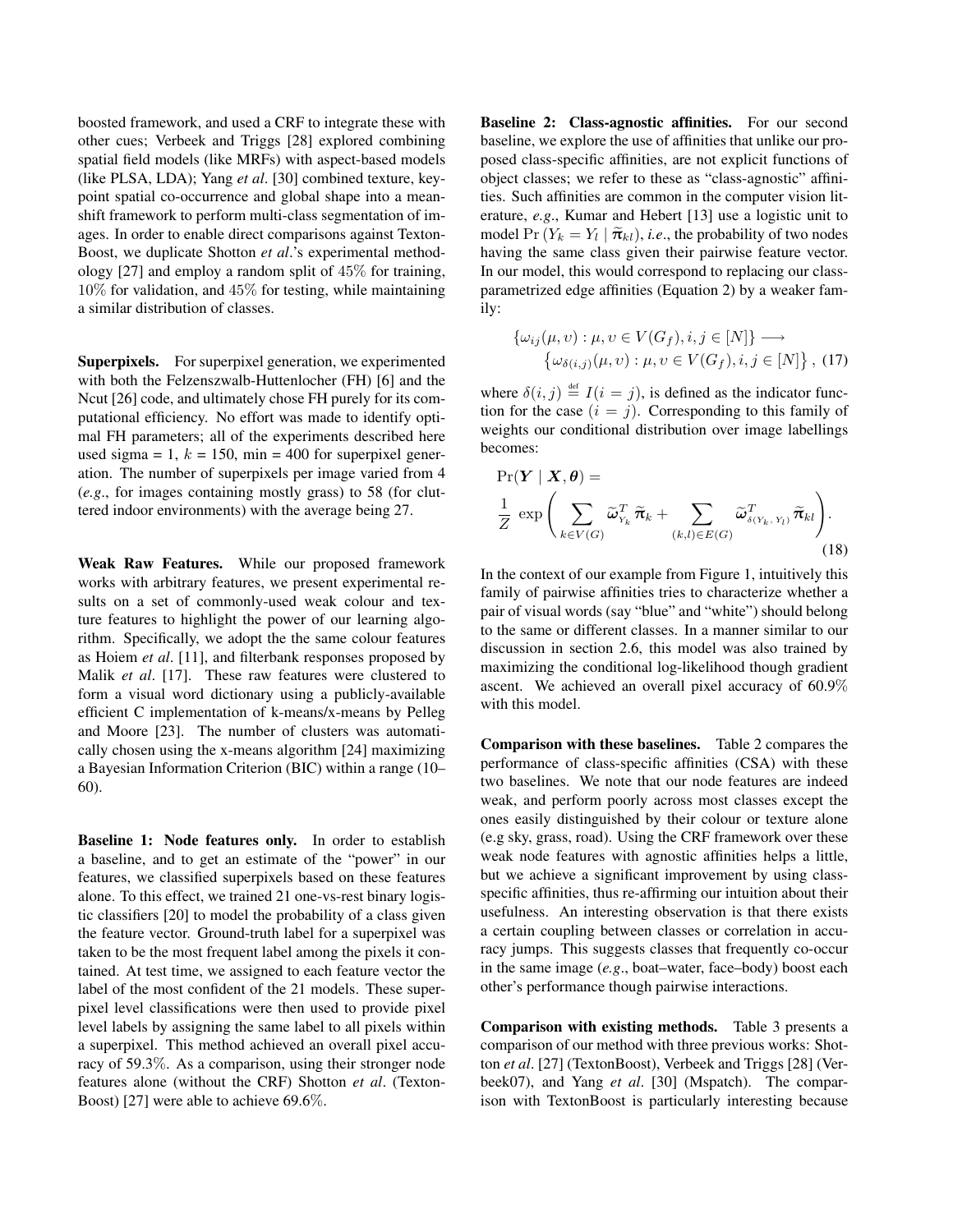|                | Building | SS<br>ದ<br>$\overline{ }$ | <b>Tree</b> |    | ಕ್<br>She | $S_N$ | Δer | Water | ರಿ<br>£ã | ්  | ≗<br>Bicy | Flow | Sign | Bird | ${\bf Book}$ | Chair | Road | $\vec{c}$ | Dog | ਰੇ<br>Ď | oat<br>∞ | verage |
|----------------|----------|---------------------------|-------------|----|-----------|-------|-----|-------|----------|----|-----------|------|------|------|--------------|-------|------|-----------|-----|---------|----------|--------|
| Node Alone     | 62       | 95                        | 67          |    | 19        | 95    | 24  | 43    | 23       | 38 | 63        | -61  | 33   |      | 53           |       | 75   |           |     | 19      | C        | 40     |
| Class-agnostic | 49       | 90                        | 67          | 16 | 48        | 88    | 58  | 51    |          | 48 | 77        | 90   | 41   | 15   | 40           | 17    | 60   | 44        | 33  | 27      | $\theta$ | 46     |
| Class-specific | 68       | 94                        | 84          | 37 | 55        | 68    | 52  | 71    | 47       | 52 | 85        | 69   | 54   |      | 85           | 21    | 66   | 16        | 49  | 44      | 32       | 55     |

Table 2: Classification accuracies for the 21 classes in the MSRC dataset achieved by node feature alone, class-agnostic affinities, and class-specific affinities



Figure 3: Confusion matrix for 21 class MSRC using classspecific affinities.

the two approaches (Textonboost *vs*. CSA) focus on two different aspects of the overall recognition system (node features *vs*. learning framework). They use an extensive boosting framework (involving 5000 rounds and 42 hours of training) to find powerful node features, which when used alone achieve a competitive classification accuracy (69.9%). However, their learning framework posts only a minor boost ( $\sim$  3%) in performance. On the other hand, while our node features are weak (59.3%), the boost achieved from our learning framework over the node features is significantly higher ( $\sim 10\%$ ). Clearly this shows that our algorithm's performance should primarily be attributed to our learning framework rather than the choice of features.

Analyzing learnt class-specific affinities. As discussed in Section 2.2, our algorithm learns a family of affinities parametrized by a pair of classes. Figure 4 shows this family of learnt parameters for one particular pair of code words



Figure 4: Class-Specific Affinities [best viewed in colour]: plot (top) shows the learnt affinities between a pair of visual words (brown–green) as a function of classes; bottom rows shows images containing the pair of classes (cow–grass) under which these visual words had the highest affinity between them.

(whose colours roughly correspond to brown and green). The figure shows that there is a significant variation in the edge affinity parameters for different classes. The maximum occurs at the joint assignment of "cow-grass" and example images where this pair of code words was assigned to these classes are shown. Class-agnostic affinities are restricted to representing this set of parameters with only a single number. This prevents such techniques from adequately capturing the rich class-specific interactions between features in real-world images.

#### 3.2. Sowerby and Corel

The Sowerby dataset introduced by He *et al*. [8] consists of 104 images ( $64 \times 96$ ) containing 7 classes, and the Corel (subset) dataset<sup>3</sup> contains 100 images (120  $\times$  180) also containing 7 classes. We compare our algorithm to TextonBoost and He *et al*. [8] (mCRF) who propose a multiscale CRF defined over the pixels, in a manner similar to

<sup>3</sup>Referred to as "Corel A" by He *et al*. [9].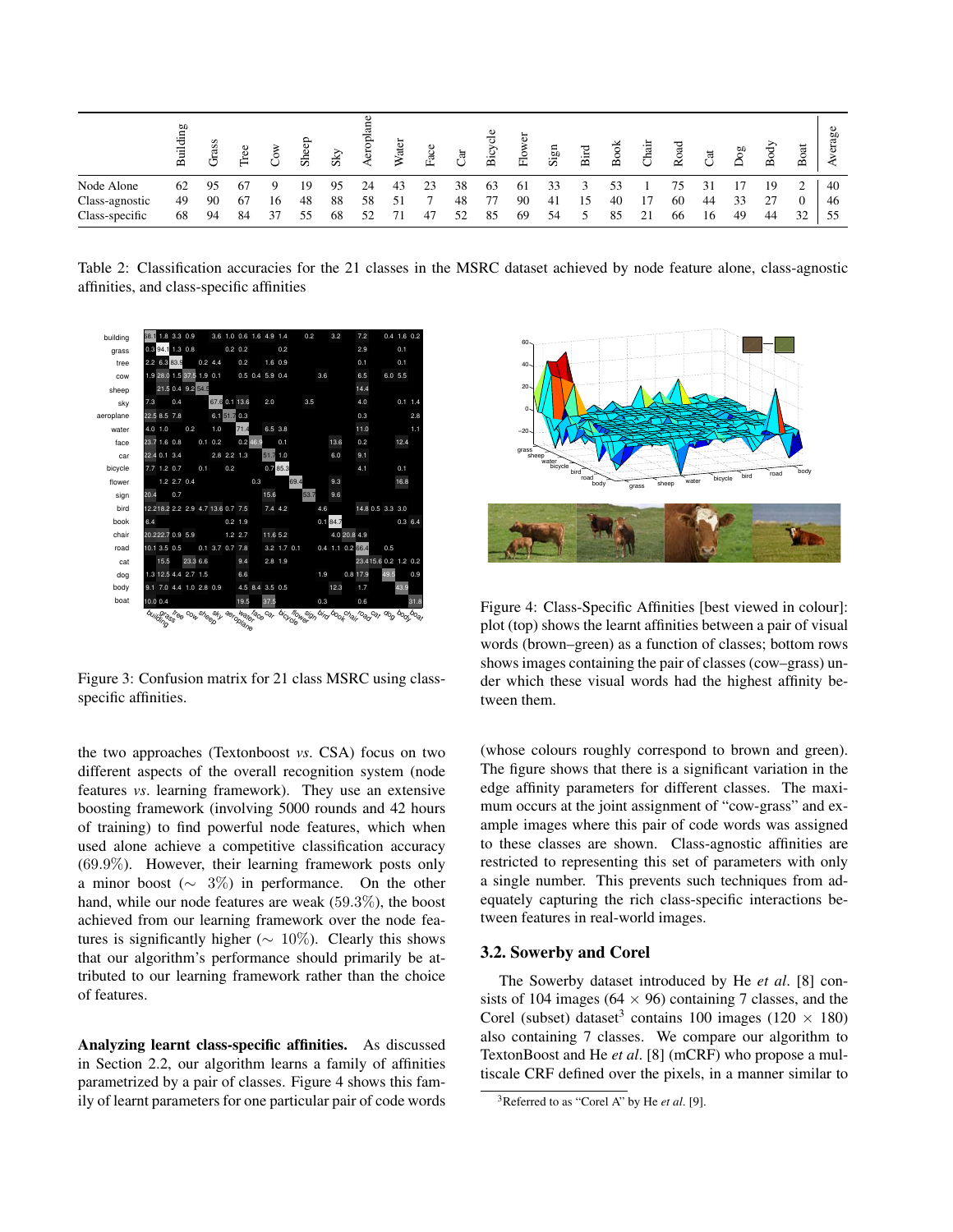|                             |              | 21-MSRC            |           |                                  |              | Corel        |              | Sowerby      |                    |              |  |  |
|-----------------------------|--------------|--------------------|-----------|----------------------------------|--------------|--------------|--------------|--------------|--------------------|--------------|--|--|
|                             | $CSA$ (Us)   | <b>TextonBoost</b> | Verbeek07 | Mspatch                          | CSA (Us)     | TextonBoost  | mCRF         | CSA (Us)     | <b>TextonBoost</b> | mCRF         |  |  |
| Node Alone<br>With Learning | 59.3<br>69.5 | 69.6<br>72.2       | -<br>73.5 | $\overline{\phantom{a}}$<br>75.1 | 63.2<br>82.8 | 68.4<br>74.6 | 66.9<br>80.0 | 84.6<br>87.8 | 85.6<br>88.6       | 82.4<br>89.5 |  |  |
| <b>Boost</b>                | 10.2         | 2.8                |           | $\overline{\phantom{a}}$         | 19.6         | 6.2          | 13.1         | 3.2          | 3.0                | 7.1          |  |  |

Table 3: Comparison of our method (CSA) with other works; first row holds accuracies achieved by node features alone; second row shows accuracies by using the overall learning framework; and the third row shows the gain.



Figure 5: Confusion matrices for the Corel and Sowerby datasets using class-specific affinities.

the product-of-experts model [10]. Following their methodology we also use a random split of 60% for training and 40% for testing on both these datasets.

Table 4 compares our method with the two baselines, and Figure 5 shows the confusion matrices achieved by our method using class-specific affinities. For the Corel dataset, using class-specific affinities improves performance over node features alone and class-agnostic affinities in almost all the classes. Table 3 shows that compared to Texton-Boost and mCRF, we work with weaker features but after learning outperform both. For the Sowerby dataset, we post poor performance in classes "Road Marking", "Street Objects" and "Cars". This is because that dataset contains lowresolution images ( $64 \times 96$ ) and these objects sometimes occupy as few as 2 pixels in the image. Since our model is based on superpixels, our training set consists of fewer than 5 superpixels from each of these three classes, which predictably leads to poor training of classifiers.

# 4. Discussion and Conclusions

We introduce the concept of class-specific affinities, *i.e*., affinities that are not just a function of the features measured at the data-points, but also the classes to which these two data-points were mapped. We present examples of the inherent conflicts that are impossible to resolve when using class-agnostic affinities (Figure 1), and show (Figure 4) how our learnt class-specific affinities incorporate a richer set of dependences and relationships between pairs of classes and visual words. One consequence of employing our proposed family of affinities is that the number of learned parameters scales quadratically with the number of classes (since we examine all pair-wise class interactions). Fortunately, our experiments show that the standard datasets are sufficiently large to allow us to learn these parameters without overfitting. We demonstrate our framework on the task of joint segmentation and recognition of object classes in images, and show our proposed framework for affinities can achieve comparable to state-of-the-art performance even while using weak appearance features. In particular, we show that the improvement obtained over the node-only and classagnostic baselines is significantly greater than that reported in recent related work. As future work, it would be interesting to combine with the proposed learning framework with more powerful features (*e.g*., those used by Texton-Boost [27]).

## Acknowledgments

We thank Denver Dash, Devi Parikh and Martial Hebert for helpful discussions, and acknowledge computing resource support from the VMR lab. Dhruv Batra was partially supported by a summer internship at Intel Research Pittsburgh.

### References

- [1] D. Anguelov, B. Taskar, V. Chatalbashev, D. Koller, D. Gupta, G. Heitz, and A. Ng. Discriminative learning of markov random fields for segmentation of 3d scan data. In *CVPR*, 2005.
- [2] F. R. Bach and M. I. Jordan. Learning spectral clustering. In *NIPS*. 2004.
- [3] M. Blatt, S. Wiseman, and E. Domany. Data clustering using a model granular magnet. *Neural Computation*, 1997.
- [4] T. Cour, N. Gogin, and J. Shi. Learning spectral graph segmentation. In *AISTATS*, 2005.
- [5] T. Cour and J. Shi. Recognizing objects by piecing together the segmentation puzzle. In *CVPR*, 2007.